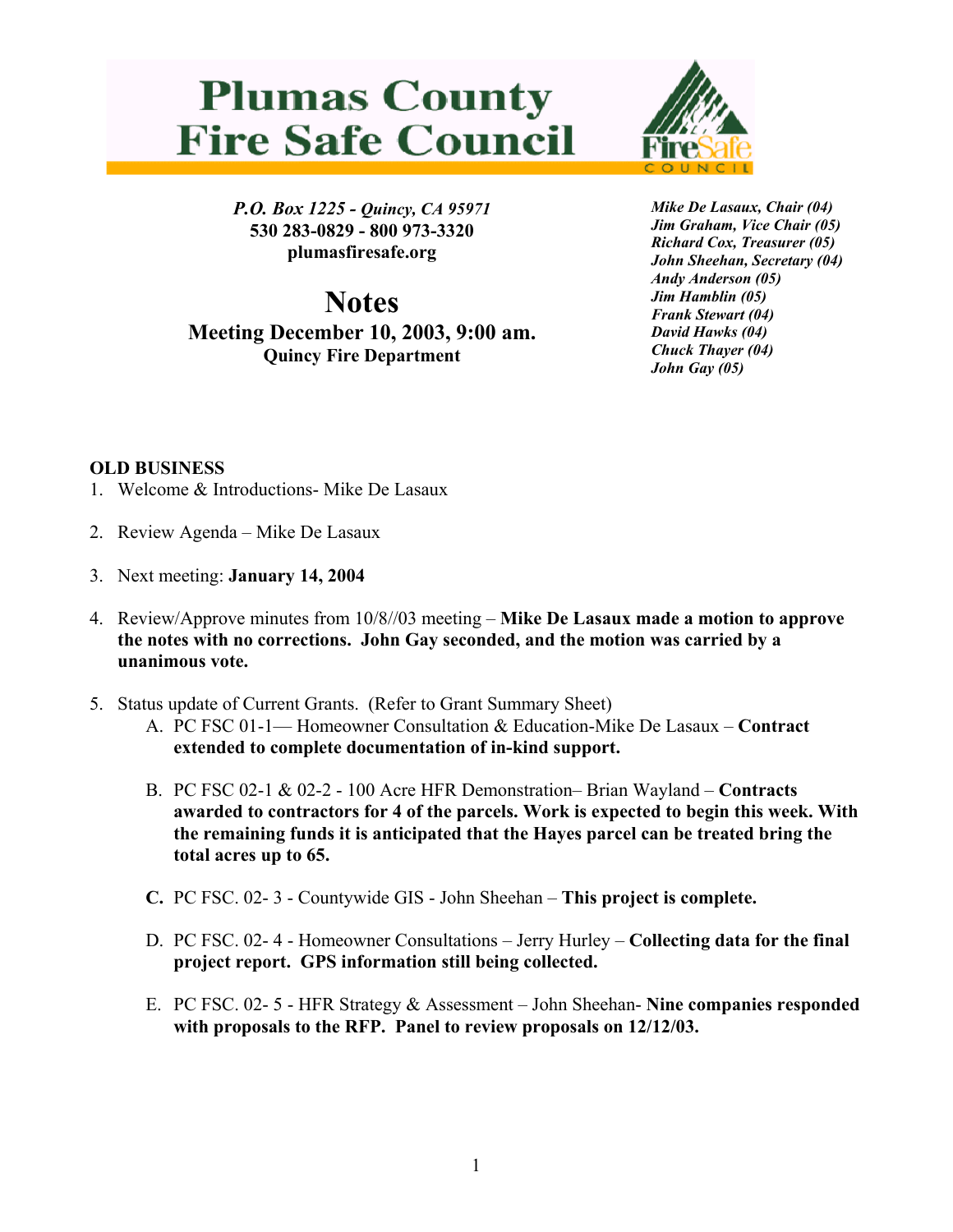- F. PC FSC. 02- 6 Council Display Material Sue McCourt  **Sue will select materials to purchase with the remaining funds.**
- G. PC FSC. 02- 7 & 8 Plumas Eureka HFR –John Gay **The first 100 feet has been completed along private lands of the project. That material that has been piled is now burned.**
- H. PC FSC. 02- 9 NSAQMD Chipping in lieu of burning –John Sheehan **Nothing new to report.**
- I. PC FSC. 03- 1 Outreach Delleker/Portola HFR 125 acres John Sheehan **Jan Stine is retained as the RPF, is working on the project.**
- J. PC FSC. 03- 2 & 3 Indian Falls HFR 50 acres John Sheehan **Nothing new to report.**
- K. PC FSC. 03- 4 & 5 Camp Layman HFR 50 acres- John Gay **No work has begun yet**
- L. PC FSC. 03- 6 & 7 Cromberg HFR 350 acres John Sheehan **This project is still not under contract with the Plumas NF. Brian Wayland is retained as the RPF to coordinate the project.**
- M. PC FSC 03 8 & 14 Project Development, and Coordination John Sheehan – **Nothing new to report.**
- N. PC FSC 03 9 Graeagle Fuelbreak THP 200 acres John Sheehan **Pete Thill is retained as the RPF for this project. Nothing new to report.**
- O. PC FSC 03- 10 & 11 Quincy CSD HFR 17 acres John Sheehan – **Dan Howell is retained as the RPF for this project. Nothing new to report.**
- P. PCFSC 03 12 & 13 Elderly/Disabled Defensible Space John Sheehan **3 projects have been completed to date. 10 more projects are scheduled to go under contract. Dick Kielhorn continues to work on outreach & developing the program.**
- **Q.** PCFSC 03-15 FSC Coordination –CY03 John Sheehan- **Jerry Hurley continues to provide coordination activity services. Ray Nichol is making updates to the website.**
- R. PCFSC 03-16 50 acres Hazardous Fuel Reduction –Delleker North **-** John Sheehan **Nothing new to report.**
- S. PCFSC 03-17 FSC Coordination CY04 John Sheehan **CA FSC has told the Council they will receive funding for this project.**
- 6. Grants Submitted & Planned–Sheehan/ De Lasaux/ Hurley
	- A. 03-RAC-10 HFR RAC Cycle 3 C Road John Sheehan **Nothing new to report. Match funding is being sought.**
	- B. 04-BoS-1 C Road HFR Planning John Sheehan – **Title III Application submitted.**